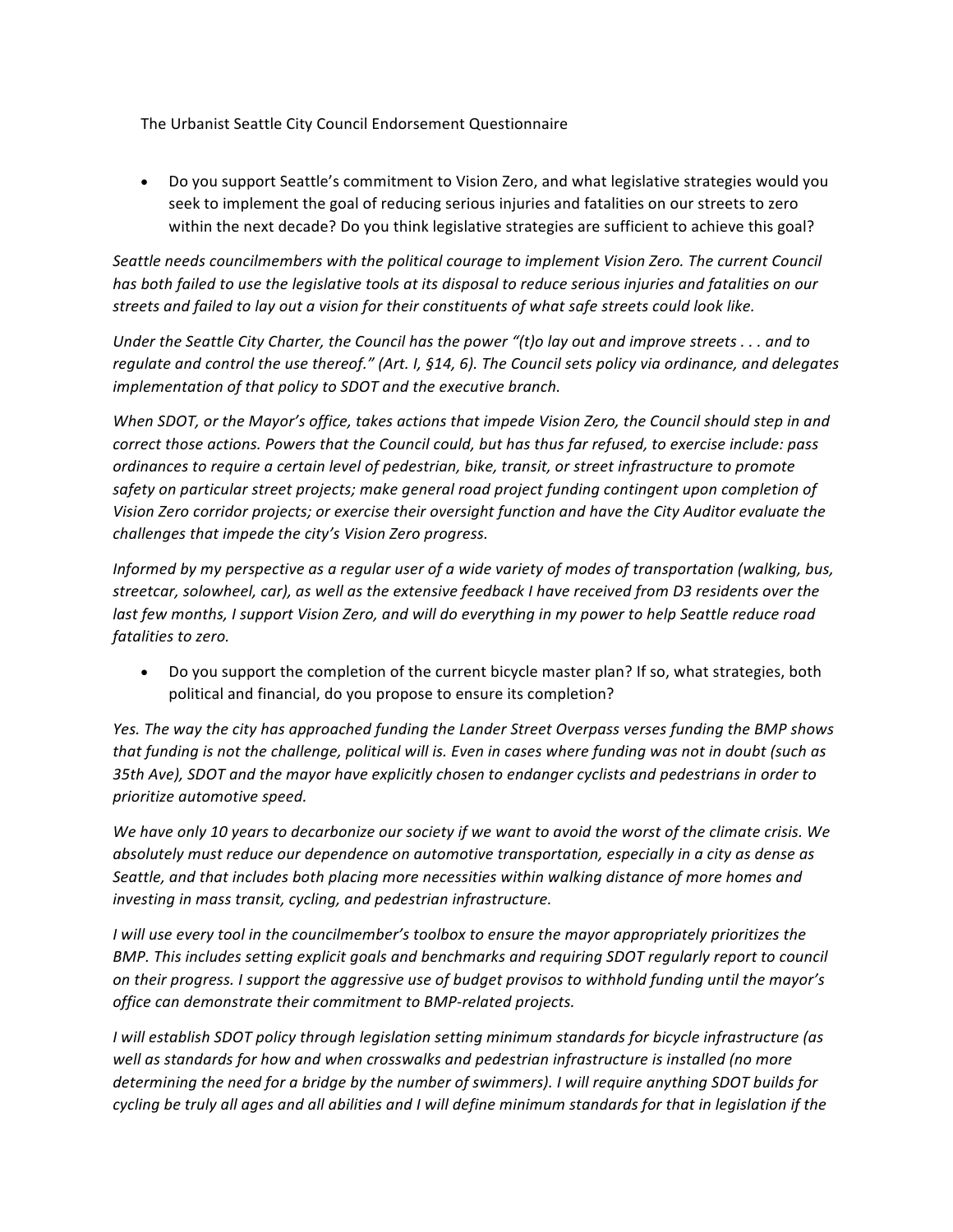*mayor* continues to decline to do so. I will also prioritize projects that improve the connectivity of our bike network to make sure that cycling is not just a safe, convenient way to get around individual *neighborhoods, but is also a good way to get across town.* 

• The current Seattle Transportation Benefit District funding bus services and transit access expires at the end of 2020. Should it be extended and do you envision any changes to the programs it funds?

It should definitely be extended. Given capacity constraints at King County Metro, I expect to move some funding towards street improvements that accelerate existing buses (rather than buying more bus service). For example, adding less than a mile of dedicated bus lane to northbound side of 24th Ave E approaching the Montlake Bridge would significantly reduce delays for Routes 43 and 48, improving service for current riders and making mass transit a more appealing choice for commuters in that *corridor.*

• The Move Seattle levy expires as the end of 2024. What features should the next transportation capital project levy have? What lessons do you take away from the way the current levy has gone?

We have seen underwhelming performance from the city in terms of projects delivered with levy funds, underscoring just how important it is to have strong oversight and leadership that values operational excellence that transcends specific projects and political goals. We've also seen pedestrian and bicycle *projects be systematically scaled back or denatured in exchange for increased emphasis on automotive transport and car dependency. One lesson I take away from the implementation of the current MSL is* that SDOT needs a new approach to its public engagement and comment process. We need to start *having holistic conversations about projects, taking into account where they fit into the citywide* transportation network and incorporating perspectives from a diversity of users, and to get away from public meetings where neighbors are asked whether they support street parking vs. bike lanes.

The current investments by MSL do not put the city on track to vastly scale back car dependence, which we need to do to avoid a climate catastrophe, nor does it advance the goals of Vision Zero. Between now and 2024, I plan to provide intense oversight of SDOT and facilitate improvements in its operation and *capabilities to deliver results. I will work to change the culture of city government to where the Council exerts significant influence on SDOT's priorities.I* will also write more a prescriptive focus into the next *levy* on projects that accelerate our mass transit (e.g. queue jumps and bus-only lanes), protect our pedestrians, and encourage bicycle/scooter/solowheel usage in the city.

Do you support the construction of the Center City Connector streetcar and why/why not?

Yes. It appears that the capital cost per daily boarding is very reasonable. More importantly, it provides one of the best and only ADA-friendly forms of transport in downtown. Street cars are roll-on/roll-off for wheelchair users and do not require the use of elevators of questionable reliability to access. Having at *least one line through downtown that is ADA-friendly is very reasonable.* 

What considerations should inform the discussion around finding additional funding for a light rail tunnel to West Seattle? To Ballard?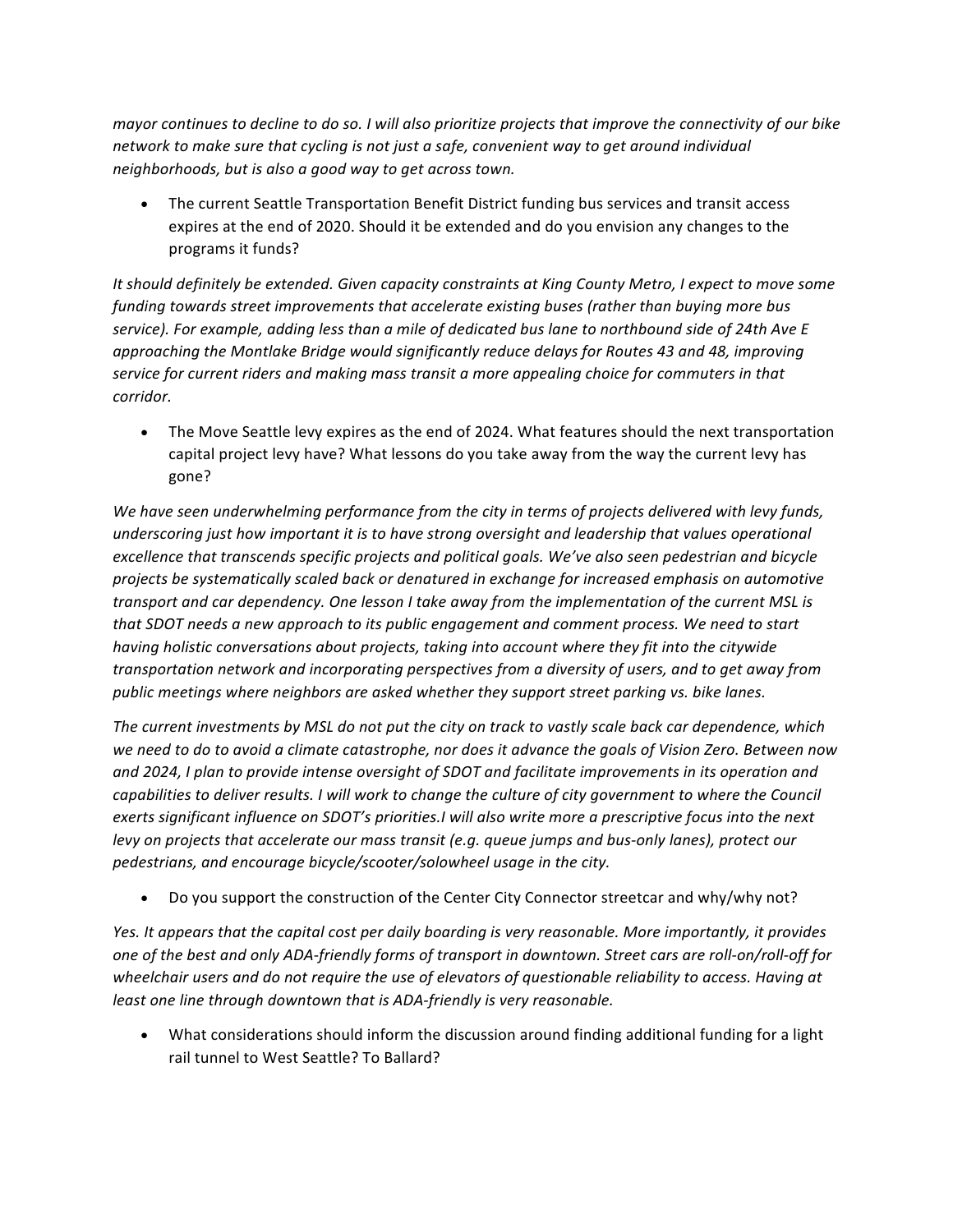*I* am skeptical of the tunnel options. I think we need rail lines to serve Ballard and West Seattle sooner and at a lower cost than tunnels would allow, and if we have the money available for a tunnel, we *almost certainly should spend it expanding transit service instead.* A tunnel in Ballard, however, may be *the best way to avoid a moveable bridge (which would be bad for reliability), and should be studied for* that purpose.

• For what purposes should impact fees on development be used?

State law limits our use of impact fees to four specific areas: public streets and roads; publicly-owned parks, open space, and recreation facilities; school facilities; and fire protection facilities. If elected, I will *follow the law.* 

• Do you support imposing additional fees on ridesharing services like Uber and Lyft?

*I* support a Congestion Charge on all car users that drive in downtown as part of a funding package to significantly increase mass transit frequency and reliability in the city. I specifically support forms of *pricing* that capture the increased miles driven and other externalized costs of Uber/Lyft vehicles.

All automotive transport imposes significant negative penalties on surrounding individuals in terms of *lost time, worse pollution, and worse health outcomes. It is critical that the city recoup those costs and invest the funds into alternatives for the entire city.* (See additional answers below)

• Do you support a congestion pricing program downtown? If so, what considerations should be made when setting up such a program?

*I* support congestion pricing in downtown Seattle. It would reduce car usage, ease congestion, improve air quality, enable faster bus and streetcar service, and make downtown safer for people on wheels of all *forms and pedestrians.*

*Social* and racial equity are important considerations to incorporate when setting up a congestion pricing program. The City should engage community stakeholders to determine the criteria it uses to evaluate *equity.* Revenue from the program should first be used to address any equity concerns (e.g. by providing subsidies or funding transit or infrastructure improvements to help those people that the program may harm) before being earmarked for other projects.

• How do you feel about the current allocation of street space in Seattle? Under what circumstance would you support converting general purpose lanes to other uses?

*My* unscientific estimate is that 95% of street space is allocated exclusively or near-exclusively to *automotive use.* I'll start aggressively reducing that to something more like 90%, more than doubling *mass transit and cycling infrastructure in the city!* 

General purpose lanes should be converted to other uses whenever the change can (1) increase the speed, capacity, or reliability of transit, (2) create a safe and connected bicycle network, or (3) substitute *HOV* for SOV car trips. Seattle currently needs to allocate more space on its roadway for transit and bike *infrastructure, which would enable more people to choose options other than a personal car when plausible. I will work to reduce the amount of scarce street rights of way we use for car storage, so that we can efficiently move our growing population.*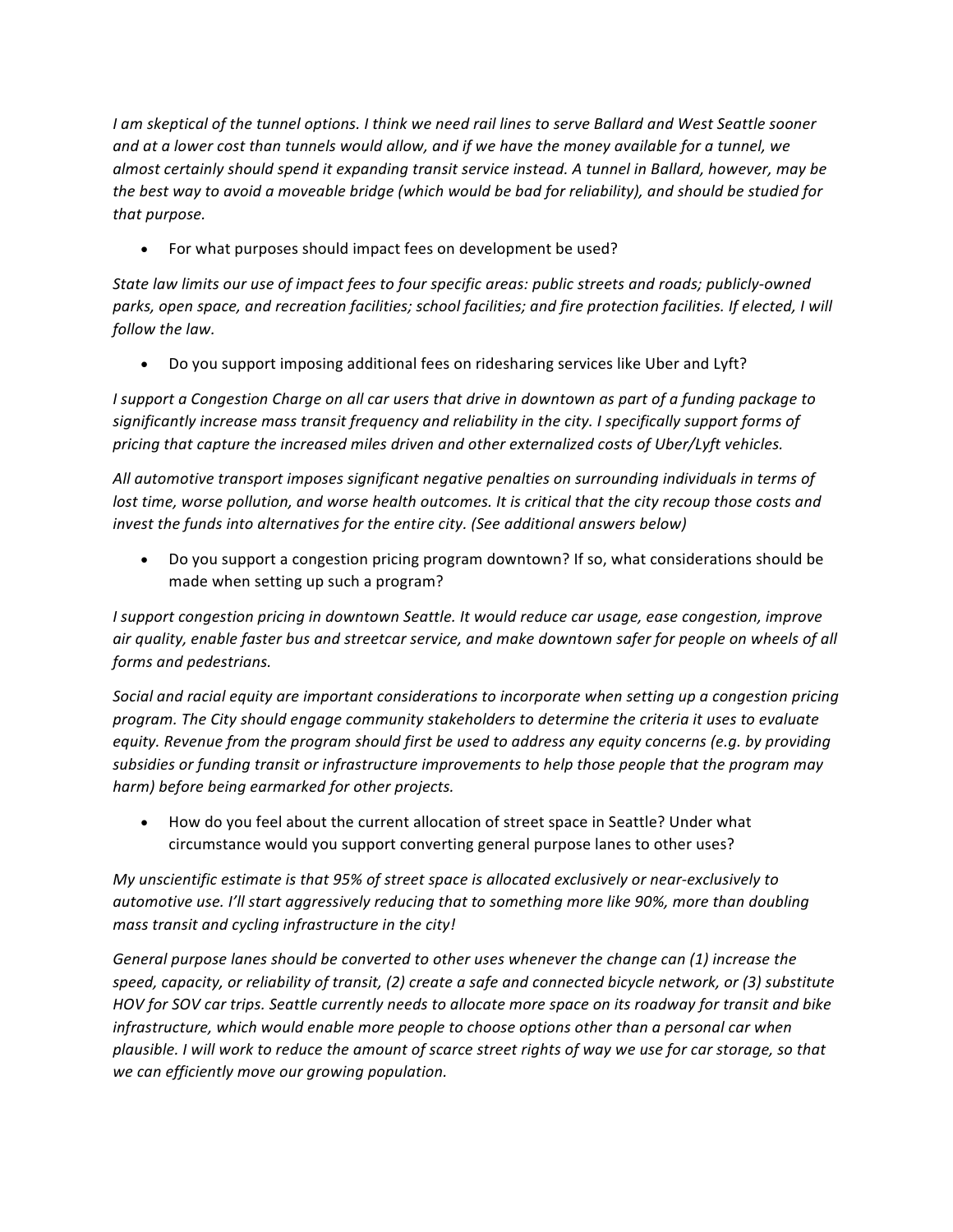• What approaches would you take to ensure that emerging mobility options (bikeshare, rideshare, e-scooter, etc) are implemented in a manner that increases access to our mobility hubs?

Seattle should encourage micromobility options that allow people to safely and easily travel without a *car.* Approaches *I* will pursue on Council include: permit scooter share operations, lower vendor fees for bike and scooter share operators, provide on-street bike share and scooter share parking in dense *neighborhoods, create a safe and connected bicycle network throughout the city, and only seek to enforce bicycling helmet laws for people under 18.*

What lessons did you take away from the head tax vote/debate? Would you support bringing back the head tax?

The head tax situation demonstrated that taxes should be productive, not punitive. By characterizing the tax as a punishment for businesses, and for Amazon in particular, the Council lost the support of the Seattle public who support or work for those businesses – as well as the support of people who want *their government to coherently present well-reasoned policies instead of appealing to negative feelings towards some of the city's industries.*

In addition, the head tax did not meaningfully address the problem it purported to solve. 75% of the funds raised would have built a few hundred housing units annually, while Seattle has a shortage of 30,000 housing units. If the head tax had a clear plan to effectively address the homelessness issue, then *I* think it would have received more support. It would have received mine.

• What responsibilities do you think that corporations doing business in Seattle have to the city, and are they meeting them? If not how would you get them to do so?

Ultimately, businesses are not like individuals. They do not have a motive beyond their intended mission, *typically to profit as much as possible, and will ultimately do whatever they can get away with. It is incumbent upon our leaders to define and instill the values of the people upon corporations through the force of law.*

As an elected leader in Seattle, I will use every tool at my disposal to require that corporations pay fair, *living, non-discriminatory wages to their employees, that they fairly and equitably serve all customers,* and that they contribute a fair share of their profits through taxes to the continued health and well-being *of the people of Seattle who provide corporations with the environment in which they thrive.* 

*I* support Seattle's wage, sick leave, scheduling, and other worker protection laws. I walk the talk on this *issue.* My wife, Jerina, and I operate a small business with 35 employees. We started entry-level staff at \$15 before Seattle's minimum wage ordinance, and we were one of the first in our industry to provide *healthcare to all of our staff.* 

• If you had been on council at the time it was considered, would you have voted for Mandatory Housing Affordability, Seattle's version of inclusionary zoning? In what ways did the final approved plan differ from your ideal policy?

Yes, I support MHA. Seattle needs more housing, we are short at least 30,000 units, and MHA helps. *However, it does not help enough. Any housing plan that does not provide 30,000 units is insufficient.*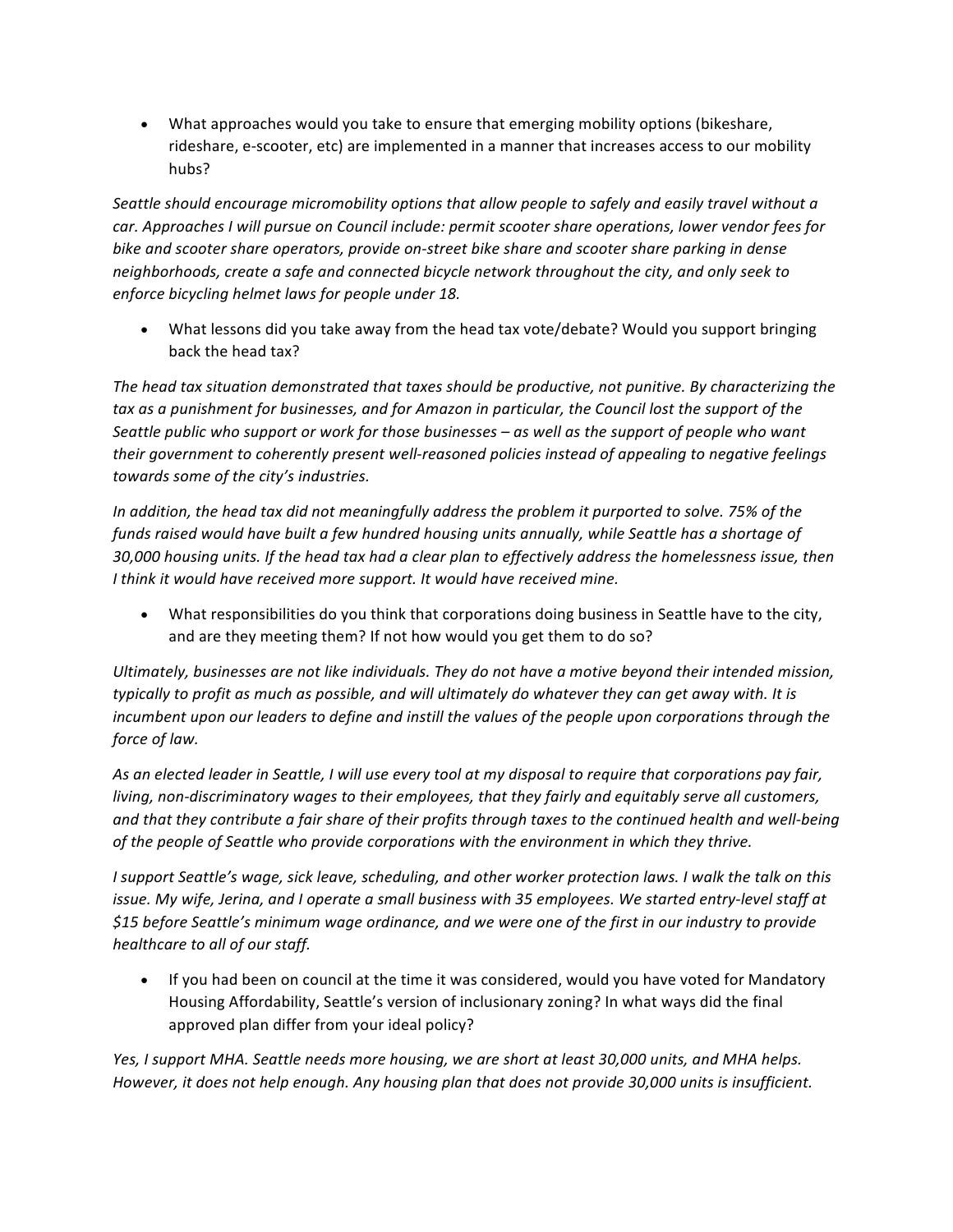*However,* MHA concentrates new housing in only a few neighborhoods. This is inequitable. Seattle must allow more density throughout the city in order to accommodate the demand for housing. My ideal policy would relegalize multifamily housing on every lot in Seattle. I want to permit duplexes, triplexes, *quadplexes, and small apartments in every neighborhood. These wood-frame homes are less expensive to* build than high rise apartments, and multiple housing units can fit on the footprint of a single-family *home.* With this zoning change (which is a reversion to the way Seattle was zoned at the time most of *our* neighborhoods were formed) the cost per housing unit will be lower, and the market rate for each *unit* will be much more affordable than current single-family options.

Do you support transit-oriented development? If so, how do you ensure TOD is affordable and doesn't displace communities around new transit infrastructure?

Yes, I support transit-oriented development. I think MHA is a good guide for providing density near *transit and providing either affordable units or funds that can be used for affordable housing. However,* Seattle should not concentrate all new housing in just a few neighborhoods, because that leads to displaced communities. Instead, TOD should be one tool within a full citywide rezone, which can spread *new growth throughout Seattle.*

• What do you think is the most important strategy or set of strategies Seattle can pursue to make the city affordable to live in? What assumptions about affordability do those strategies rely on?

The most important strategies we can pursue to make the city more affordable are those that increase housing supply, housing affordability, and walkability. Relegalizing small multifamily developments of up *to four units* on every lot in Seattle, similar to Minneapolis recent rezoning, would go a long way toward *this goal.*

*But* we also need land use policies and budget priorities that lead to 100% walkable neighborhoods, *meaning that the amenities and services people use on a regular basis (e.g., grocery stores, restaurants, child care)* must be located within walking distance of every home. Only by providing families options other than using a car to access daily necessities will they choose a mode other than a car. By creating *affordable places to live that minimize transportation costs and commute times, we can significantly improve the affordability of the city and the region.* 

• What would you do as a city council member to address evictions and the displacement they cause, particularly in communities of color?

*I* am glad that the Washington legislature passed SB 5600 earlier this year, which increased to 14 days *the minimum notice to vacate for late rent. However, the system is still designed to favor landlords. As a renter myself, I know that most of us work very hard to afford their monthly rent. I support protections that give renters stability so that rent increases don't turn into a housing crisis for the renter. In the long term* however, the only way to prevent displacement, is to make sure we have enough housing at affordable prices for everyone, and that is why I focus on legalizing low cost multifamily housing in 100% *of Seattle.*

We are also seeing significant displacement of poorer communities and communities of color because *the City Council has deliberately chosen to concentrate growth in those communities through the zoning code.* At a time when Seattle's population is booming and many communities of color are being displaced by redevelopment, the Council has outlawed new housing in the wealthy, white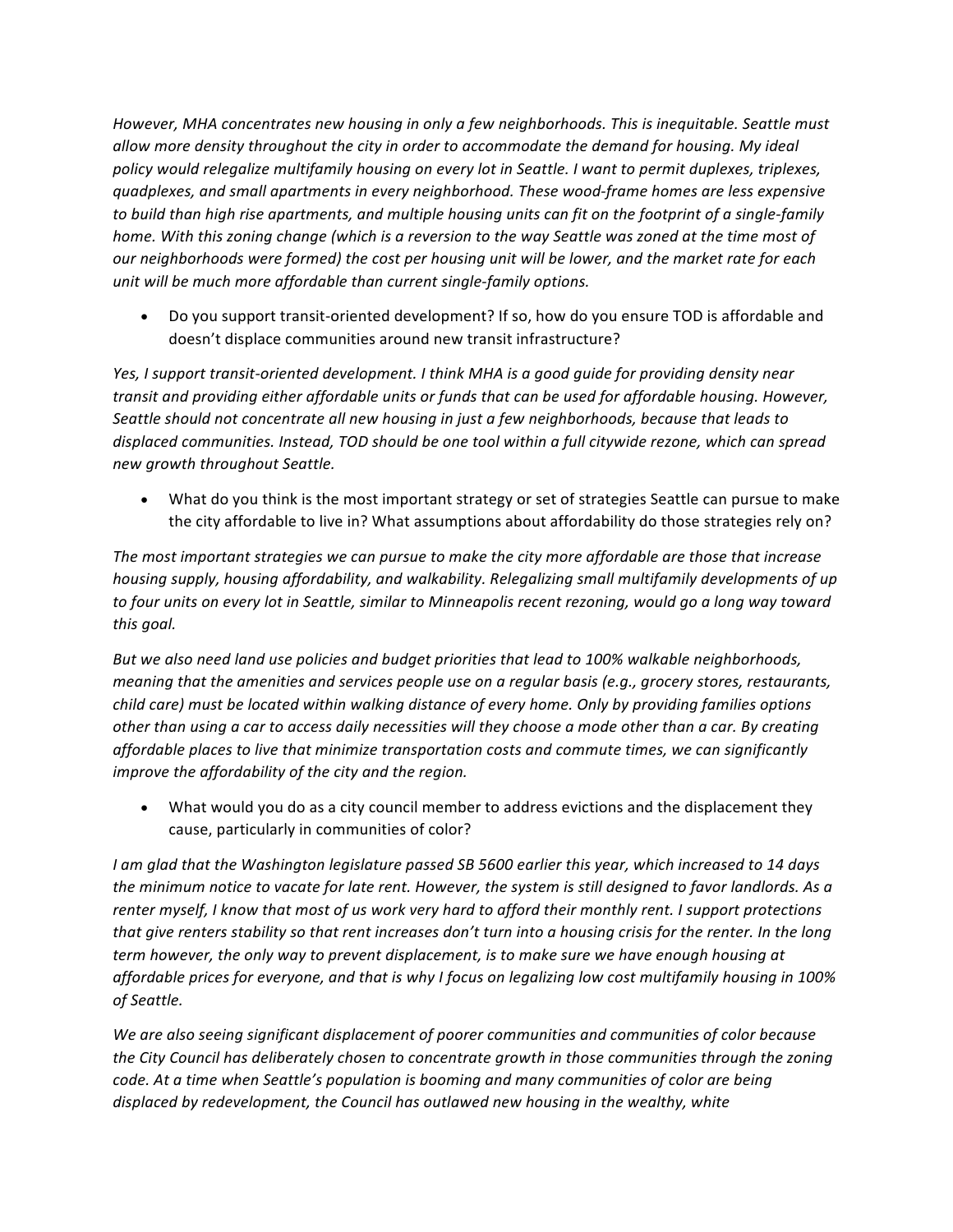neighborhoods, and those neighborhoods are seeing population declines! This is unjust and facilitating a *new wave of racial segregation in Seattle.* 

• Do you support the proposed creation of a city-county authority to address homelessness in Seattle/King County? If so, what steps would you take to support it on city council?

Yes. Homelessness is a regional problem, so it needs to be addressed at the regional level. Seattle City *Council needs to collaborate with King County and our neighboring cities to share information and* resources to ensure everyone can be sheltered.

• What causes people to experience homelessness in the City of Seattle?

*People and families are unhoused because they cannot afford housing. The ultimate cause of housing instability* can be traced to many different causes (job loss, eviction, medical expenses, rent increase, *etc).* The solution is more housing, more affordable housing, more transitional shelters, and more services to move unhoused people and families into permanent housing or permanent supportive *housing.*

• What, specifically, should the city do to address racial disparities in housing opportunity?

*Most of Seattle's zoning history has been explicitly designed to segregate the city. It was done so with terrible effectiveness. I will reverse this so that wealthy, mostly white neighborhoods are no longer off limits to communities of color and lower income households.* 

• How would you define "historic character", and in what ways do you feel your definition is inclusive of Seattle's indigenous communities?

*I* typically hear the term "historic character" is used when discussing structures in the city and it typically *wielded in bad faith.*

*I* believe it is critical we fully acknowledge our history and especially the indigenous communities that *have lived here for thousands of years.* I support federal recognition of the Duwamish tribe as the next of *many steps.* 

• What approaches would you consider to ensure that multi-generational, affordable housing is located in high-opportunities neighborhoods?

By pursuing HALA, MHA, and citywide rezoning for multifamily, we can enable housing to become *available in high-opportunity neighborhoods that are currently reserved for affluent single-family homes.* 

• What role should Safe Seattle and like-minded groups play in our public discourse?

Civic groups are an important part of public participation, and public officials should listen to all *constituents.* I disagree with Safe Seattle on causes of and solutions to homelessness, and I believe they *have at times crossed the line into outright harassment. But I recognize that they represent a cohort Seattle's residents.* I am grateful that other groups and individuals have stood up for rational and *humane policies for addressing the problem. As a Councilmember, I am bound to listen to the people and communities in my district, and I will make decisions in the best interests of the city.* 

• To what extent has pursuing racial equity been a priority in your work to date? How do you plan to continue that work on city council?